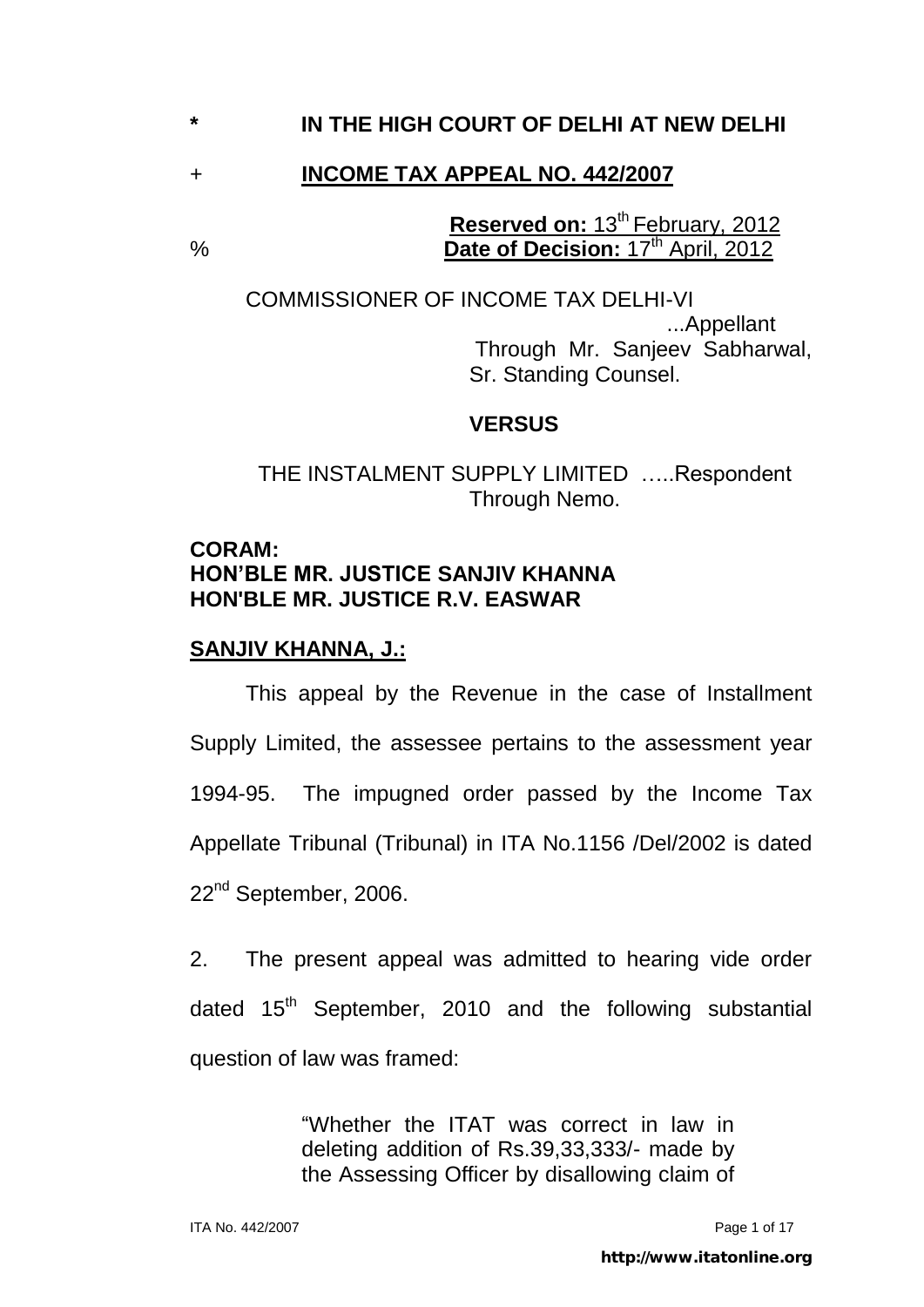depreciation in respect of assets allegedly leased to M/s. H.C.L. Hewlett Packard Ltd.?"

3. In view of what was highlighted during the course of arguments, we are inclined to reformulate the substantial question of law mentioned above and the same should reads as under:

> "Whether the Income Tax Appellate Tribunal has rightly examined the facts and the issue in question while allowing the appeal of the assessee and holding that the addition of Rs.39,33,333/- towards depreciation of assets leased to HCL Hewlett Packard Limited should be allowed?"

We had heard counsel for the parties on the said question.

4. The assessee is a company and for the assessment year 1994-95 had filed its return of income on 30<sup>th</sup> November, 1994 declaring income of Rs.6,09,610/-. The return of the assessee was not taken up for scrutiny and no notice under Section 143(2) of the Income Tax Act, 1961 (Act, for short) was issued within the prescribed time. Subsequently, information was received from Additional Director of Income Tax (Investigation) that a bio gas plant purchased from and leased back to Western Pacques (India) Limited, Pune was not to be found at the site, where it was stated to be installed. Accordingly, notice for reopening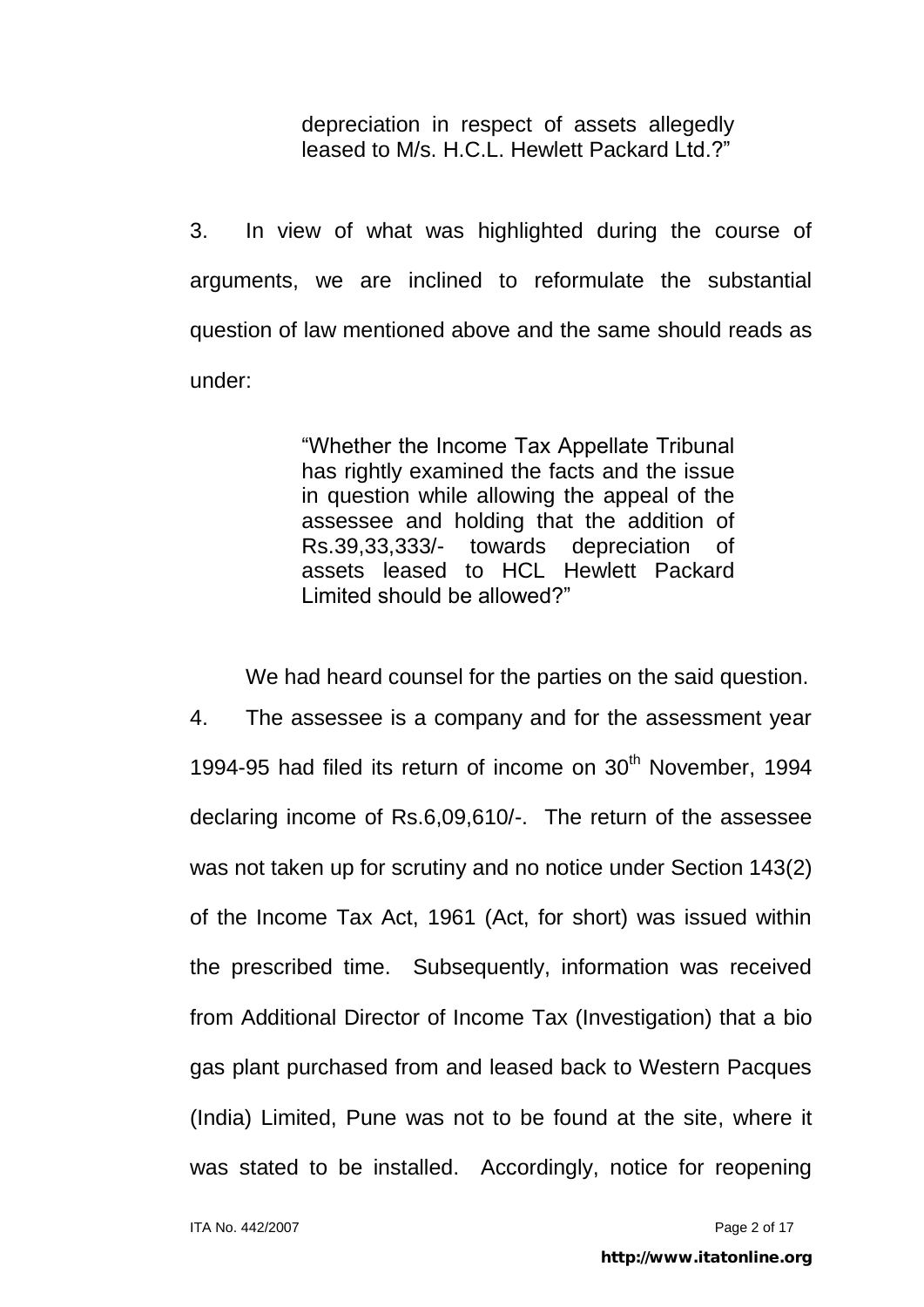was issued on  $28<sup>th</sup>$  July, 1995. In response, the assessee filed a return declaring same income and the proceedings continued.

5. Subsequently, on  $30<sup>th</sup>$  March, 1998, the assessee made a declaration under the Voluntary Disclosure of Income Scheme, 1997(VDIS, 1997). In this declaration, the assessee withdrew its claim and offered for taxation depreciation claimed on the assets purchased from and leased back to Western Pacques (India) Limited. The assessee withdrew the claim of depreciation on the assets purchased from Agritech Hatchem and leased to Alpha Engineers. These transactions were treated as finance transactions and the amount of depreciation was reduced by recovery of the principal amount and included as income from lease rentals. The total income voluntarily disclosed under VDIS, 1997 was Rs.1,06,46,076/-.

6. The Assessing Officer noticed that the assessee had claimed that they had purchased 1614 items/parts of computer systems etc. for Rs.40 lacs from HCL Hewlett Packard Ltd. and these items/parts were again leased back to the same company on 23<sup>rd</sup> February, 1994. The assessee had claimed that cost of each of the said items, was less than Rs.5,000/- and accordingly they were entitled to 100% depreciation as a lessor. The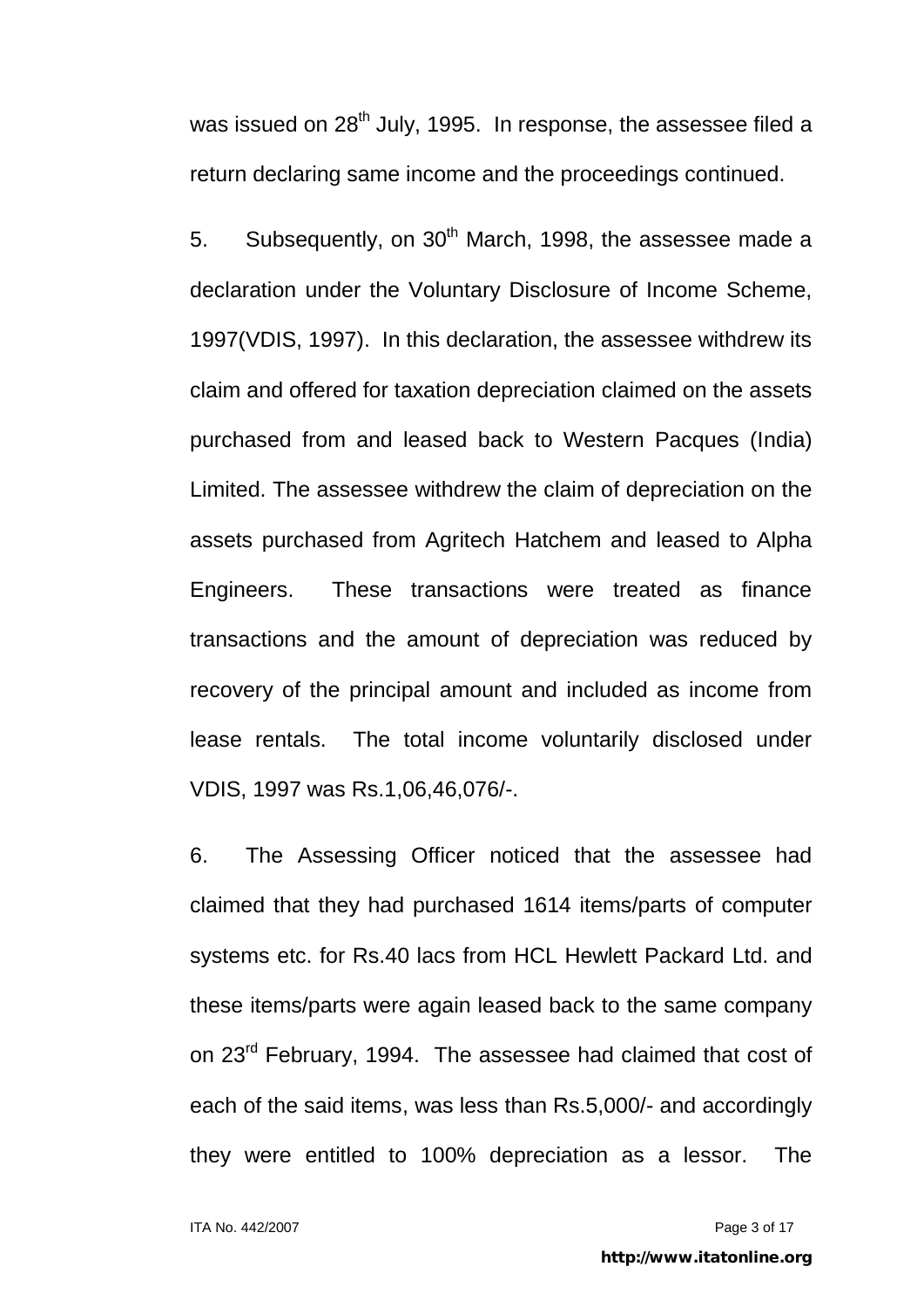Assessing Officer observed and held that the aforesaid lease cannot be treated as a bona fide transaction. The assessee was not interested in acquiring a large number of small spare parts and then lease them. It was observed that the transaction was a finance transaction, but had been given colour of a lease transaction. The assessee had advanced Rs.40 lacs to HCL Hewlett Packard Limited and had agreed to receive back this amount along with the interest over a period of six years, but the item/parts were described as a lease property. He relied upon decision of the tribunal in the case of *Goel Gases Private Limited*, ITA No. 8105/Del/1992, A.Y. 1989-90, decided vide order dated 22nd October, 1993.

7. The CIT(Appeals) affirmed the said decision after recording that the items included spare parts of computers, printers, networking and items like key board, RAM, logic cards, adapter cards, power supply etc. It was observed that these spare parts purchased and leased back could not function as an independent machine. The assessee had not submitted details how these spare parts were leased back to HCL Hewlett Packard Limited. In the absence of the details, the normal presumption would be that the HCL Hewlett Packard Limited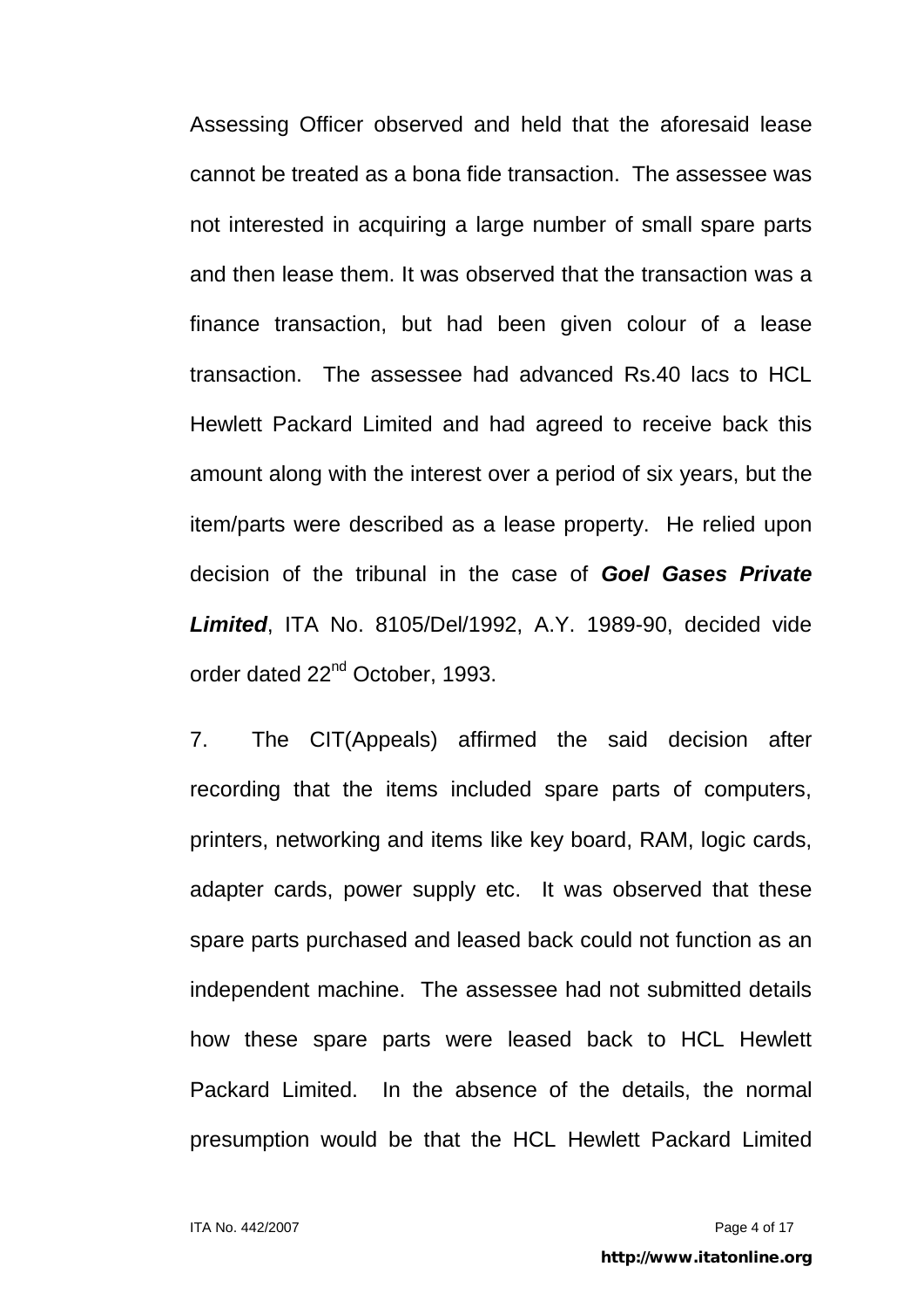would have utilized the spare parts in manufacture of computers etc. or manufacture of machines sold by them. It was held that the alleged lease agreement was a collusive device to avoid payment of tax. The CIT(Appeals) also held that the title was never transferred to the assessee.

8. On further appeal, the tribunal has reversed the findings of the Assessing Officer/CIT(Appeals), inter alia, recording as under:

> "7.6 The next objection of the learned CIT(Appeals) is that the spare parts were not capable to function independently as a machine. It was pointed out by the learned counsel for the assessee that each item is excisable and is covered within the definition of machine. The learned counsel made reference to the decision of Hon"ble Supreme Court in the case of CIT Vs. Mir Mohammad Ali (1964) 53 ITR 165 and submitted that the term "machinery" and "installed" should not be taken in narrow sense. After going through the decision of Hon"ble Supreme Court in the case of Mir Mohd. Ali (supra), we find force in the submission of the assessee.

> 7.7 We have also examined the lease agreement. On going through this agreement, it is found that the conditions of a valid lease are fully satisfied. The assessee has also proved necessary conditions for claiming depreciation which are: (1) that it was owner of the assets leased out; and (2) that the assets were used for business purposes. Although the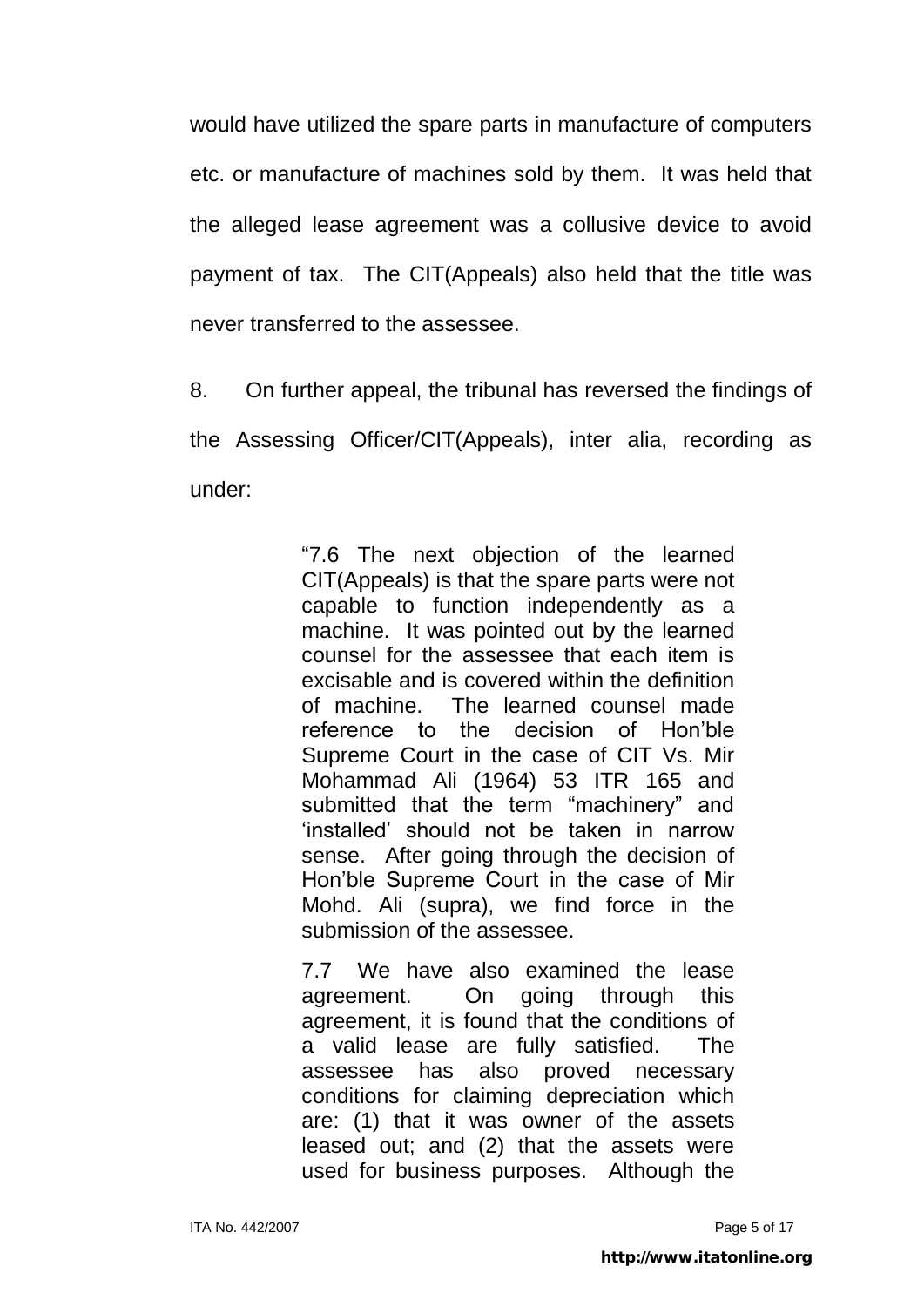departmental authorities have applied the ratio of decision in the case of McDowell (supra) but the transaction of lease has not been declared as non-genuine or sham transaction. There is nothing on record to show that the lease transaction entered into by the assessee was sham transaction. So far as the decision in the case of Goyal Gases Pvt. Ltd. (supra) is concerned, in that case the transactions were found to be merely paper transactions whereas in the present case the transactions are not merely paper transactions. The lease was not only for one year but for five years and was for a valid consideration."

9. In addition, the tribunal also observed that the CIT(Appeals) was not right in holding that the title in the computer parts was not passed on to the assessee. Tribunal has relied on invoice dated 26<sup>th</sup> February, 1994 issued by HCL Hewlett Packard Limited and observed that this invoice had not been taken into consideration.

10. With regard to claim of depreciation, it was observed that when the business of the assessee was leasing, the actual use and the fact how the asset was being used by the lessee, was not relevant. The exact reasoning given by the tribunal reads as under:

> "7.8 So far as the issue of user of the leased assets is concerned, the learned CIT(Appeals) has taken a technical view. In the case of Multican Builders Ltd. Vs. CIT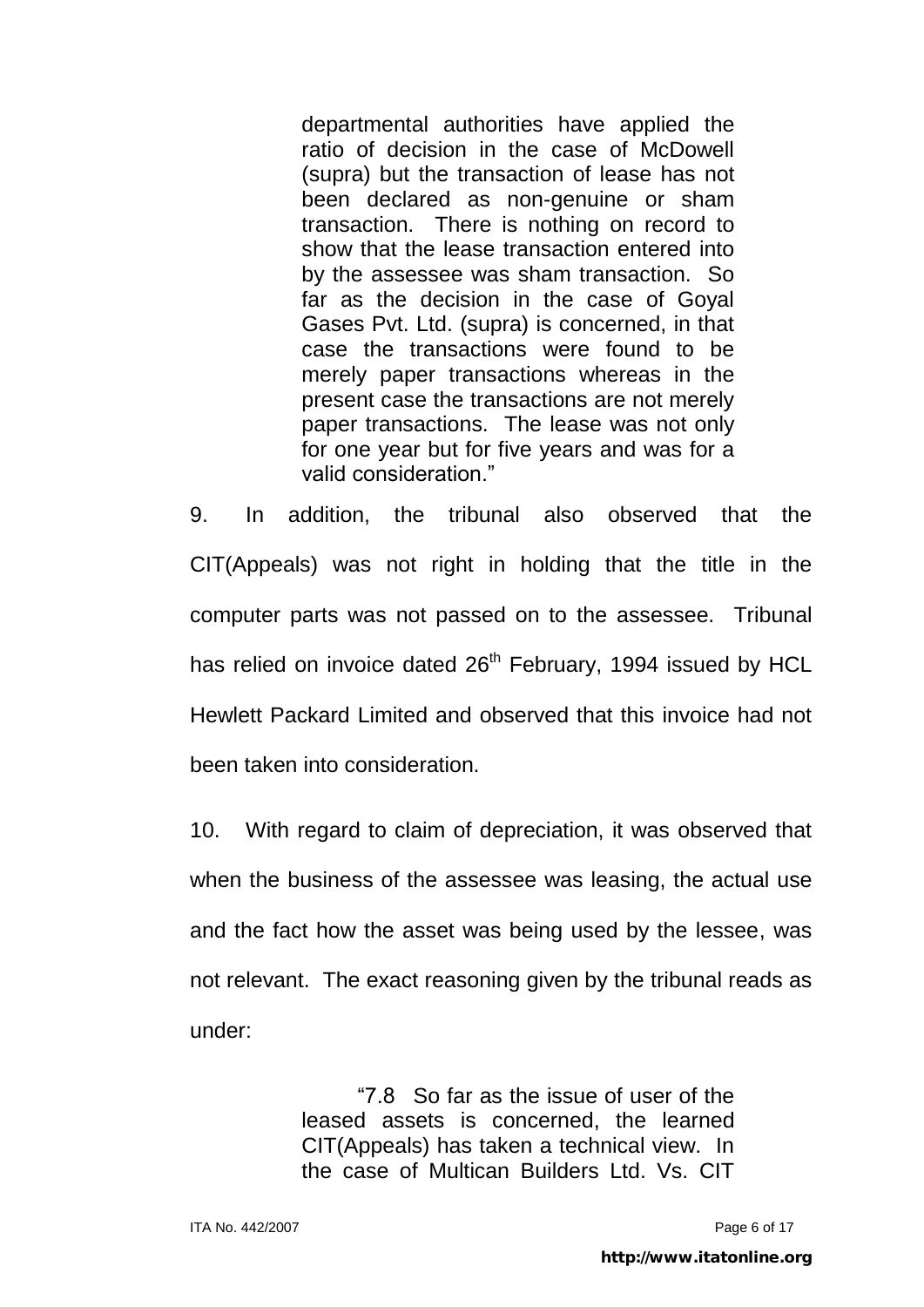(2005) 278 ITR 142, after making reference to the decisions in the cases of CIT Vs. Oriental Coal Co. Ltd. (1994) 206 ITR 682 (Cal.); CIT Vs. Geo Tech Construction Corpn. (2000) 244 ITR 452 (Ker.); CIT Vs. Kanoria General Dealers P. Ltd. 159 ITR 524 (Cal.); and Hindustan Gas and Industries Ltd. Vs. CIT 79 Taxman 151, the Hon"ble Calcutta High Court has concluded as under:

"From the above discussion, it is clear that the claim of depreciation is not dependent on the actual use or the asset being put to use. It is dependent on the question of being used for the purpose of the business. When the leasing is the business, giving of a vehicle in lease even if it may not be used by the lessee on the date of the agreement but from the date of registration of the vehicle or thereafter even then it would be an use for the purpose of the leasing business of the assessee. It is the use of the vehicle by the lessor for the purpose of his business, which is material. It is the use of the vehicle for the purpose of leasing which is material."

11. We have elucidated and reproduced the relevant reasoning given by the tribunal. The real issue and question involved in the present case is, whether or not the agreement in question was a finance agreement or an operating lease. The aforesaid question cannot be decided by merely looking at the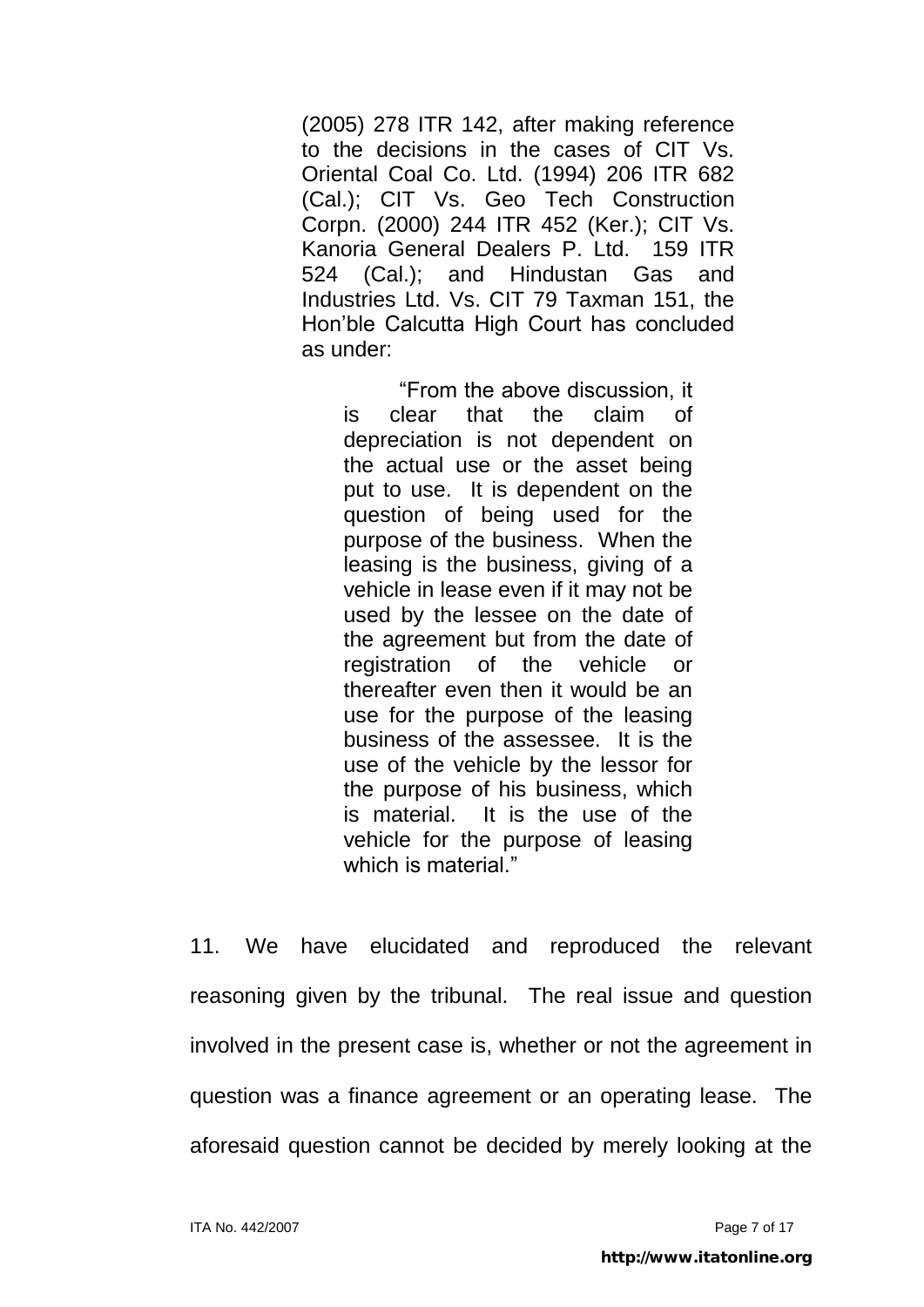title of the agreement itself or the nomenclature given to the said agreement. The terms and conditions mentioned in the agreement may be relevant but we have to also take into account the surrounding circumstances as well as the type and nature of the asset. It is this aspect which has been ignored and not given due credence.

12. The two types of transactions i.e. finance agreement and operational lease are different. Explaining this difference in *Asea Brown Boveri Limited versus Industrial Finance Corporation of India and Others*, (2004) 12 SCC 570 it has been observed:

> "**13.** What is a lease finance? According to *Dictionary of Accounting & Finance* by R. Brockington (Pitman Publishing, Universal Book Traders, 1996 at p. 136):

"A finance lease is one where the lessee uses the asset for substantially the whole of its useful life and the lease payments are calculated to cover the full cost together with interest charges. *It is thus a disguised way of purchasing the asset with the help of a loan*. SSAP 23 required that assets held under a finance lease be treated on the balance sheet in the same way, *as if they had been purchased and a loan had been taken out to enable this*."

(emphasis supplied)

**14.** In *Lease Financing & Hire Purchase* by Dr. J.C. Verma (4th Edn., 1999 at p. 33), financial lease has been so defined: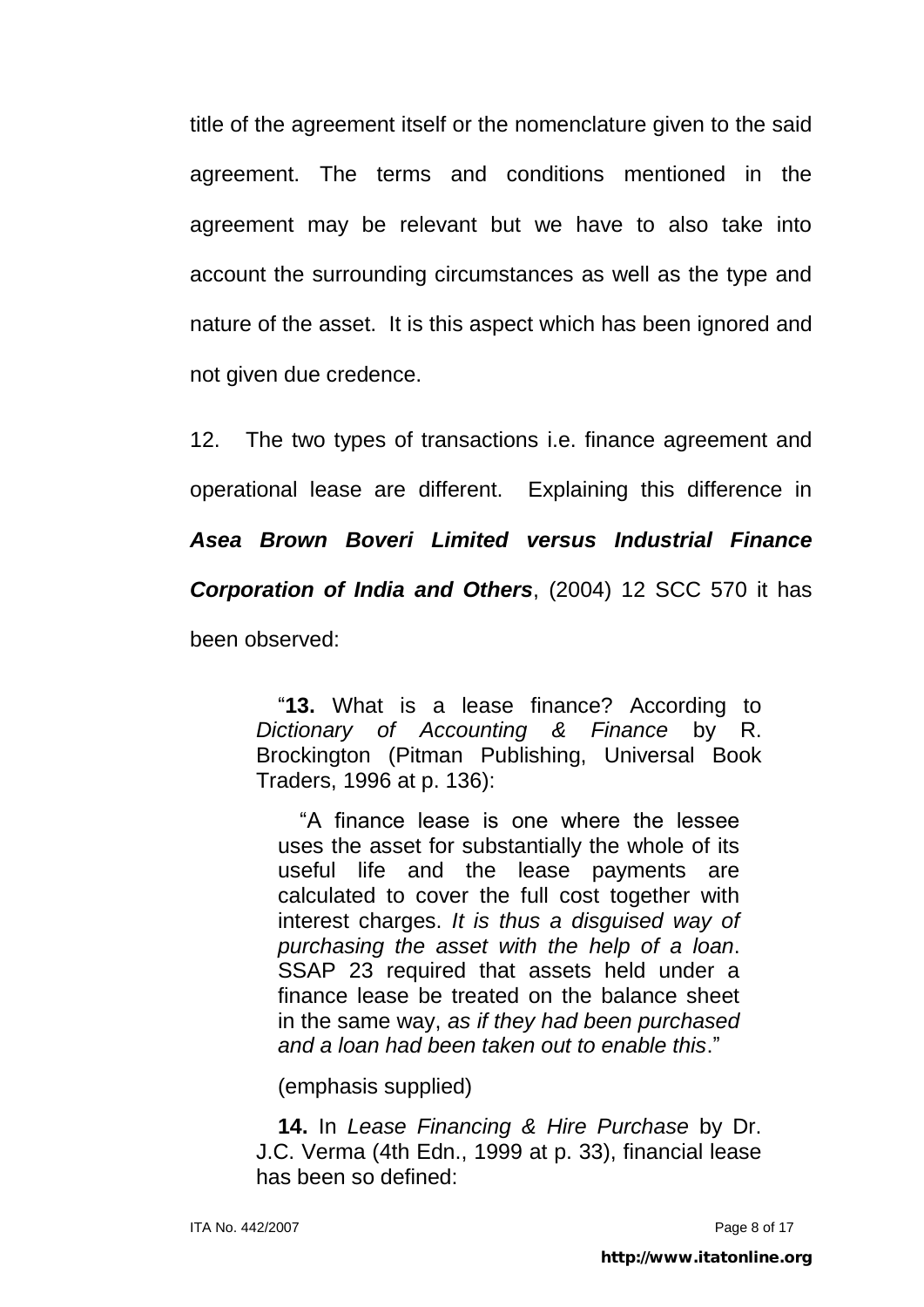"Financial lease is a long-term lease on fixed assets, it may not be cancelled by either party. It is a source of long-term funds and *serves as an alternative of long-term debt financing*. In financial lease, the leasing company buys the equipment and leases it out to the use of a person known as the lessee. It is a full payout lease involving obligatory payment by the lessee to the lessor that exceeds the purchase price of the leased property and finance cost.

Financial lease has been defined by International Accounting Standards Committee as "a lease that transfers substantially all the risks and rewards incident to ownership of an asset. Title may or may not eventually be transferred". *Lessor is only a financier and is not interested in the assets*. This is the reason that financial lease is known as full payout lease where contract is irrevocable for the primary lease period and the rentals payable during which period are supposed to be adequate to recover the total investment in the asset made by the lessor."

(emphasis supplied)

**15.** According to *Lease Financing & Hire Purchase* by Vinod Kothari (2nd Edn., 1986 at pp. 6 & 7), a finance lease, also called a capital lease, is nothing but a loan in disguise. It is only an exchange of money and does not result in creation of economic services other than that of intermediation. The learned author has quoted T.M. Clark, one of the most authentic writers on the subject who defines lease and operating lease in the undergoing words:

"A financial lease is a contract involving payment over an obligatory period of specified sums sufficient in total to amortise the capital outlay of the lessor and give some profit.

\* \* \*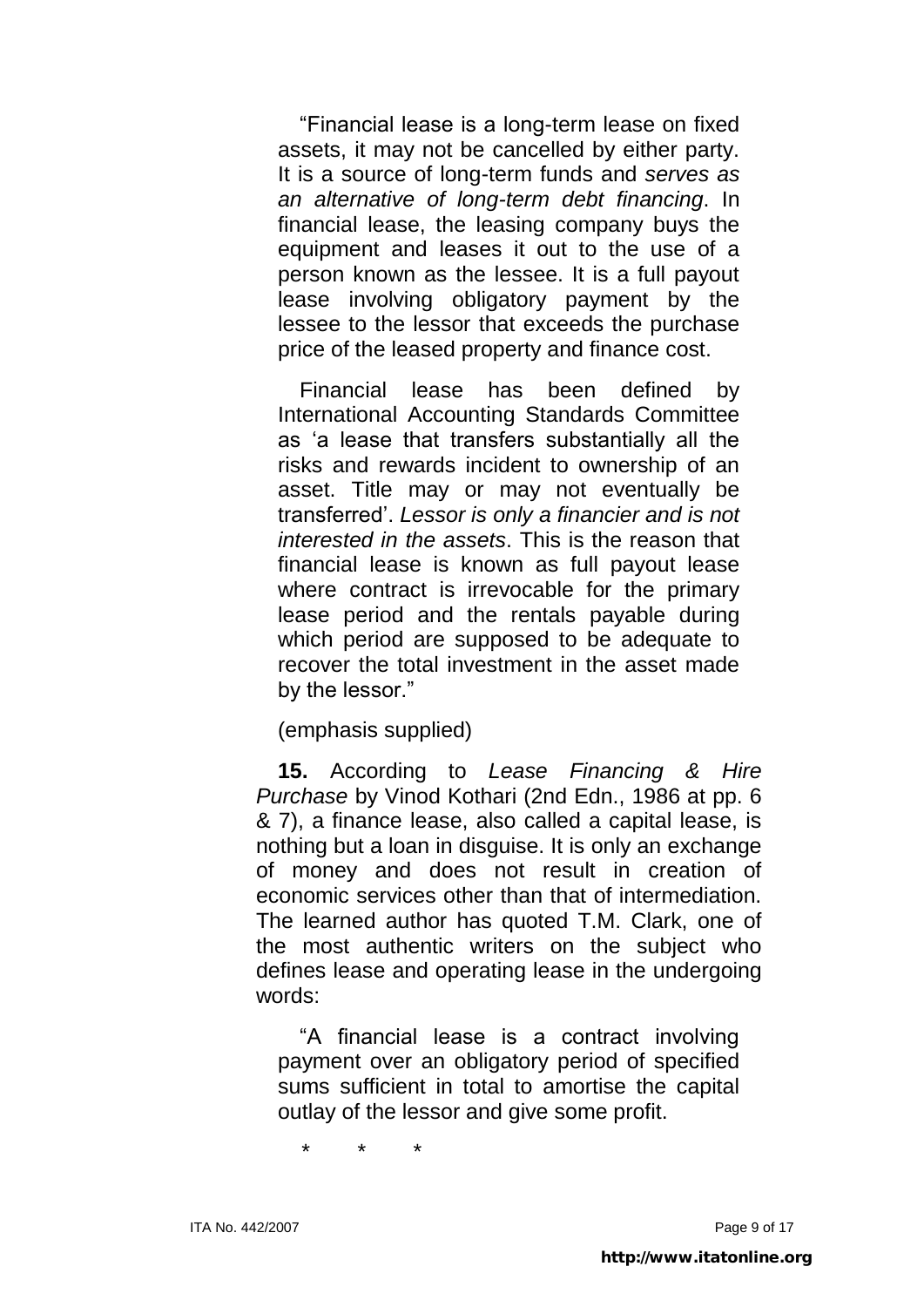An operating lease is any other type of lease — that is to say, where the asset is not wholly amortised during the non-cancellable period, if any, of the lease and where the lessor does not rely for his profit on the rentals in the noncancellable period."

**16.** The features of the financial lease, according to the learned author are as under:

"*1*. The asset is use-specific and is selected for the lessee specifically. Usually, the lessee is allowed to select it himself.

*2*. The risks and rewards incident to ownership are passed on to the lessee. The lessor only remains the legal owner of the asset.

*3*. Therefore, the lessee bears the risk of obsolescence.

*4*. The lessor is interested in his rentals and not in the asset. He must get his principal back along with interest. Therefore, the lease is noncancellable by either party.

*5*. The lease period usually coincides with the economic life of the asset and may be broken into primary and secondary period.

*6*. The lessor enters into the transaction only as a financier. He does not bear the costs of repairs, maintenance or operation.

*7*. The lessor is typically a financial institution and cannot render specialised service in connection with the asset.

*8*. The lease is usually full payout, that is, the single lease repays the cost of the asset together with the interest."

**17.** In our opinion, financial lease is a transaction current in the commercial world, the primary purpose whereof is the financing of the purchase by the financier. The purchase of assets or equipments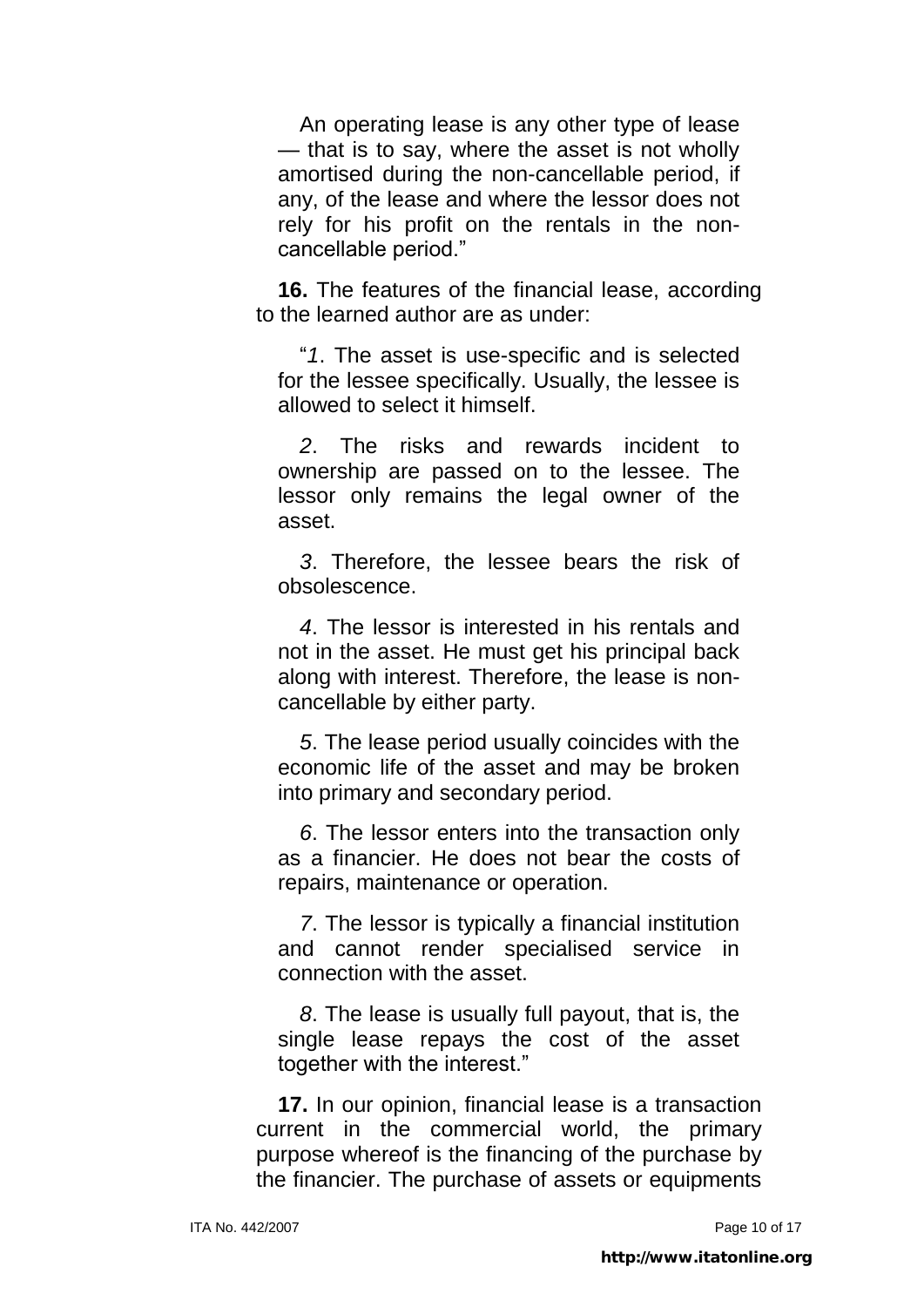or machinery is by the borrower. For all practical purposes, the borrower becomes the owner of the property inasmuch as it is the borrower who chooses the property to be purchased, takes delivery, enjoys the use and occupation of the property, bears the wear and tear, maintains and operates the machinery/equipment, undertakes indemnity and agrees to bear the risk of loss or damage, if any. He is the one who gets the property insured. He remains liable for payment of taxes and other charges and indemnity. He cannot recover from the lessor, any of the abovementioned expenses. The period of lease extends over and covers the entire life of the property for which it may remain useful divided either into one term or divided into two terms with clause for renewal. In either case, the lease is non-cancellable."

13. The aforesaid distinction has been again highlighted by

the Supreme Court in *Association of Leasing and Financial*

*Service Companies versus Union of India*, (2011) 2 SCC 352

with reference to service tax imposed under Section 65(12) and 65(105)(zn) by Finance Act, 2001, which underwent some changes by Finance Act, 2004 and 2007. Referring to the difference between the two agreements/transactions, the Supreme Court has held:

> **"34.** In this connection, as and by way of illustration we need to give an illustration which brings out the distinction between a "finance lease" and "operating lease". A finance lease transfers all the risks and rewards incidental to ownership, even though the title may or may not be eventually transferred to the lessee. In the case of "finance lease" the lessee could use the asset for its entire economic life and thereby acquires risks and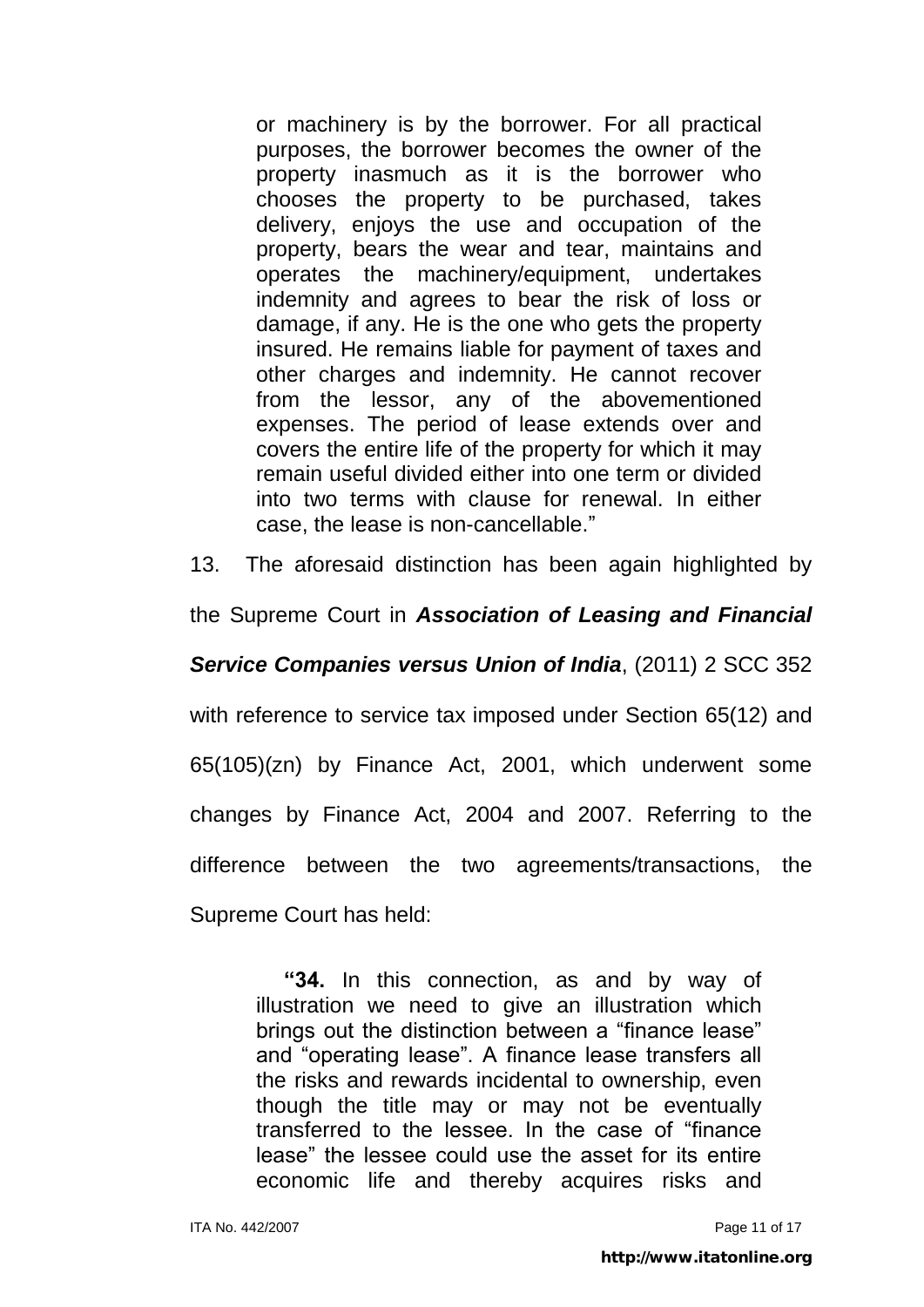rewards incidental to the ownership of such assets. In substance, finance lease is a financial loan from the lessor to the lessee. On the other hand an operating lease is a lease other than the finance lease. Accounting of a "finance lease" is under AS 19, which as stated above, is mandatory for NBFCs. It is a completely different regime.

**35.** According to *Chitty on Contract*, a hirepurchase agreement is a vehicle of instalment credit. It is an agreement under which an owner lets chattels out on hire and further agrees that the hirer may either return the goods and terminate the hiring or elect to purchase the goods when the payments for hire have reached a sum equal to the amount of the purchase price stated in the agreement or upon payment of a stated sum. The essence of the transaction is bailment of goods by the owner to the hirer and the agreement by which the hirer has the option to return the goods at some time or the other (see Paras 36.242 and 36.243). Further, in the bailment termed "hire" the bailee receives both possession of the chattel and the right to use it in return for remuneration to be paid to the bailor (see Para 32.045). Further, under the head "equipment leasing", it is explained that it is a form of long-term financing. In a finance lease, it is the lessee who selects the equipment to be supplied by the dealer or the manufacturer, but the lessor (finance company) provides the funds, acquires the title to the equipment and allows the lessee to use it for its expected life. During the period of the lease the risk and rewards of ownership are transferred to the lessee who bears the risks of loss, destruction and depreciation or malfunctioning. The bailment which underlies finance leasing is only a *device* to provide the finance company with a security interest (its reversionary right). If the lease is terminated prematurely, the lessor is entitled to recoup its capital investment (less the realisable value of the equipment at the time) and its expected finance charges (less an allowance to reflect the return of the capital) (Para 32.057). In the case of hire-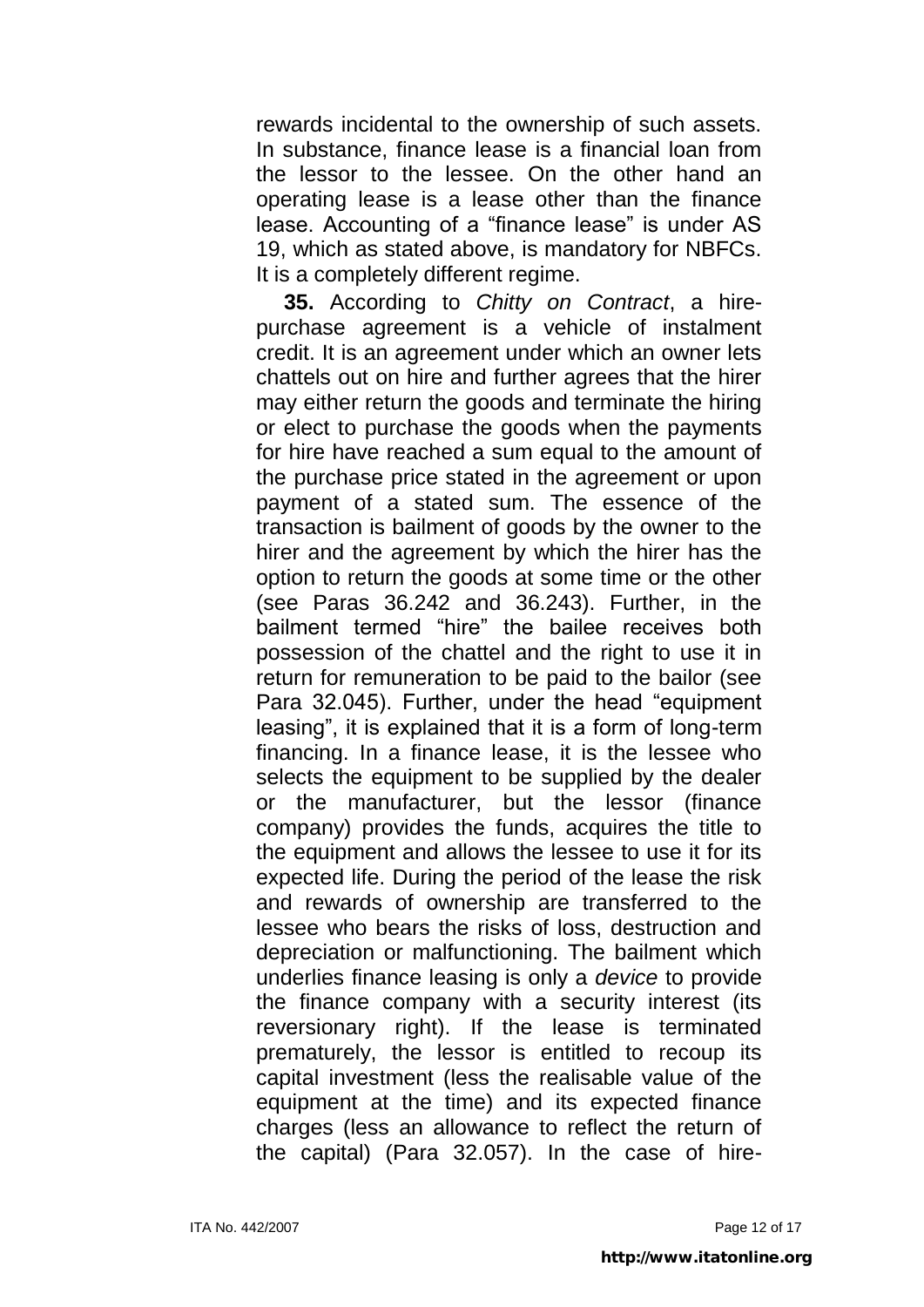purchase agreement the periodical payments made by the hirer are made up of:

(*a*) consideration for hire, and

(*b*) payment on account of purchase.

**36.** To sum up, NBFCs essentially are loan companies. They basically conduct their business as loan companies. They could be in addition thereto in the business of equipment leasing, hirepurchase finance and investment. Because NBFCs are basically loan companies, they are required to show the assets leased as "receivables" in their balance sheets. That, the activities of hire-purchase finance/equipment leasing undertaken by NBFCs come under the category of "para banking". That, in substance a finance lease, unlike an operating lease, is a financial loan (assistance/facility) by the lessor to the lessee. That, in the bailment termed "hire" the bailee receives both possession of the chattel and the right to use it in return for remuneration. On the other hand, equipment leasing is long-term financing which helps the borrower to raise funds without outright payment in the first instance. Here the "interest" element cannot be compared to consideration for lease/hire which is in the nature of remuneration (consideration) for hire."

14. The aforesaid distinction was elucidated earlier also in a litigation in which the assessee was involved (see In re *Instalment Supply (P) Limited versus Union of India and* 

*Others*, AIR 1962 SC 63 and *Instalment Supply Limited versus STO*, (1974) 4 SCC 739).

15. In *Sundaram Finance Limited versus State of Kerala*,

AIR 1966 SC 1178 it was observed as under: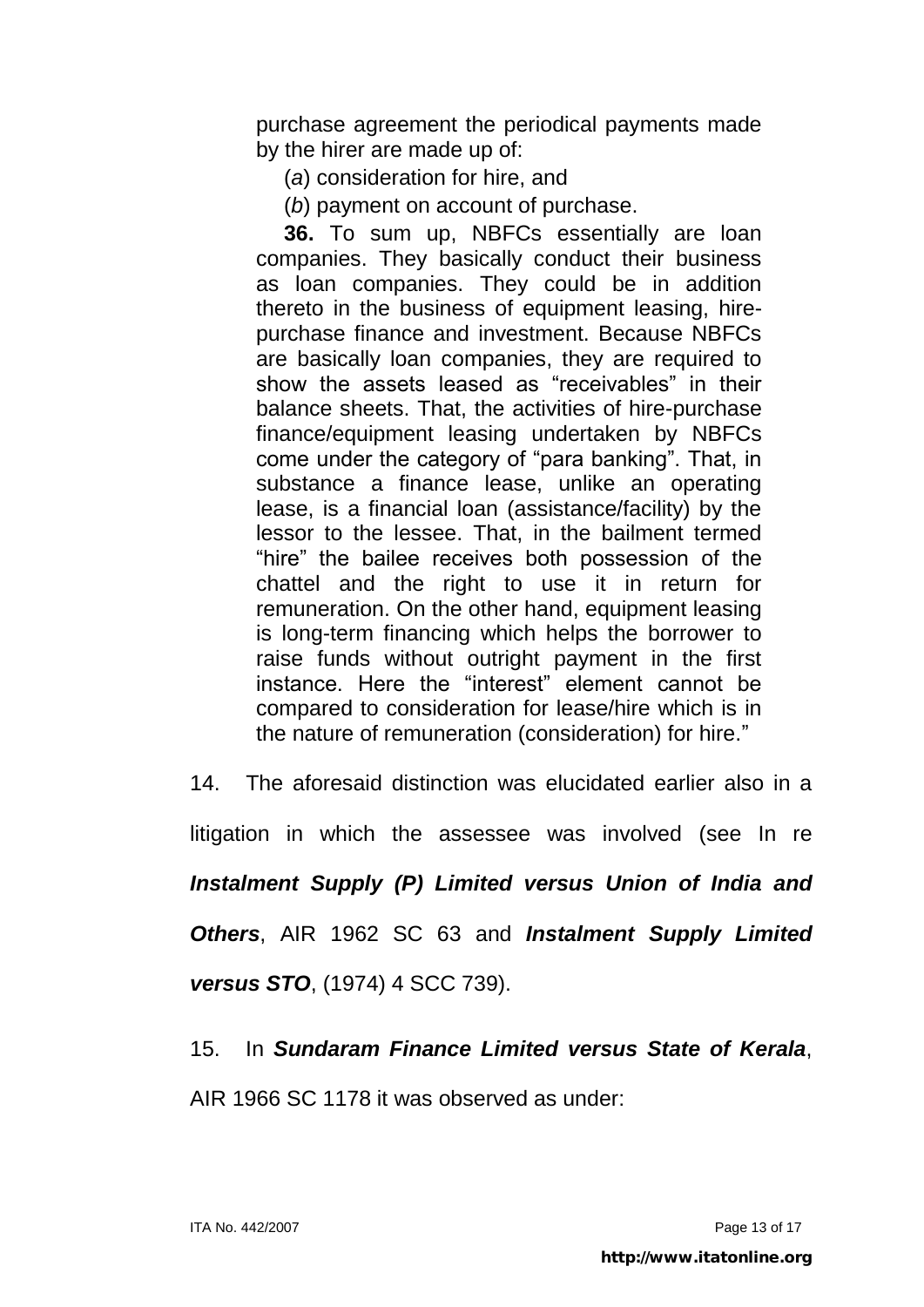"**24.** The true effect of a transaction may be determined from the terms of the agreement considered in the light of the surrounding circumstances. In each case, the Court has, unless prohibited by statute, power to go behind the documents and to determine the nature of the transaction, whatever may be the form of the documents. An owner of goods who purports absolutely to convey or acknowledges to have conveyed goods and subsequently purports to hire them under a hire-purchase agreement is not estopped from proving that the real bargain was a loan on the security of the goods. If there is a bona fide and completed sale of goods, evidenced by documents, anterior to and independent of a subsequent and distinct hiring to the vendor, the transaction may not be regarded as a loan transaction, even though the reason for which it was entered into was to raise money. If the real transaction is a loan of money secured by a right of seizure of the goods, the property ostansibly passes under the documents embodying the transaction, but subject to the terms of the hiring agreement, which become part of the buyer's title, and confer a licence to seize. When a person desiring to purchase goods and not having sufficient money on hand borrows the amount needed from a third person and pays it over to the vendor, the transaction between the customer and the lender will unquestionably be a loan transaction. The real character of the transaction would not be altered if the lender himself is the owner of the goods and the owner accepts the promise of the purchaser to pay the price or the balance remaining due against delivery of goods. But a hire-purchase agreement is a more complex transaction. The owner under the hire-purchase agreement enters into a transaction of hiring out goods on the terms and conditions set out in the agreement, and the option to purchase exercisable by the customer on payment of all the instalments of hire arises when the instalments are paid and not before. In such a hire-purchase agreement there is no agreement to buy goods; the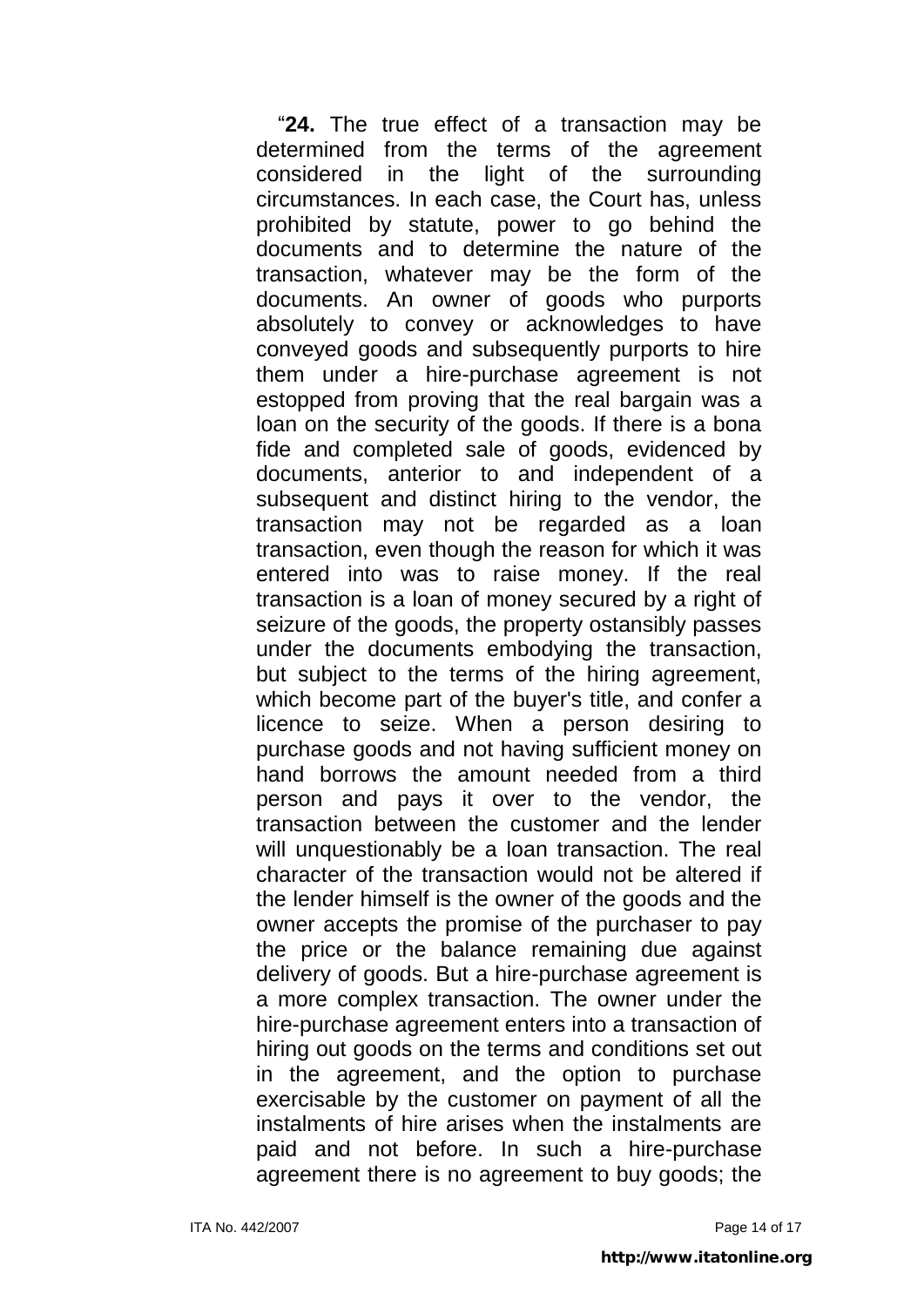hirer being under no legal obligation to buy has an option either to return the goods or to become its owner by payment in full of the stipulated hire and the price for exercising the option. This class of hirepurchase agreements must be distinguished from transactions in which the customer is the owner of the goods and with a view to finance his purchase he enters into an arrangement which is in the form of a hire-purchase agreement with the financier, but in substance evidences a loan transaction, subject to a hiring agreement under which the lender is given the license to seize the goods.

**25.** A few illustrative cases decided by the Courts in England, which do not import complications arising from the Bills of Sale Act, 1878, and the Hire Purchase Act, 1938, may be briefly noticed. In *Re Watson Ex parte Official Receiver in Bankruptcy* it was held that in adjudging the true nature of a transaction purporting to be a sale of personal chattels, followed by a hiring and purchase agreements, whereby the vendor agreed to hire the chattels from the purchaser and to pay quarterly sums for such hire until a certain amount was paid, when the chattels were to become again the property of the vendor, and power was given to the purchaser to take possession of the chattels on default of payment, the form of the transaction cannot be given undue importance. The Court held that no sale or hiring of the chattel was intended, the object in truth being to create a security for a loan of money to the supposed vendor from the supposed purchaser. The transaction was therefore one of loan. Lord Esher, M.R., observed at p. 37:

".... when the transaction is in truth merely a loan transaction, and the lender is to be repaid his loan and to have a security upon the goods, it will be unavailing to cloak the reality of the transaction by a sham purchase and hiring. It will be a question of fact in each case whether there is a real purchase and sale complete before the hiring agreement. If there be such a purchase and sale in fact and afterwards the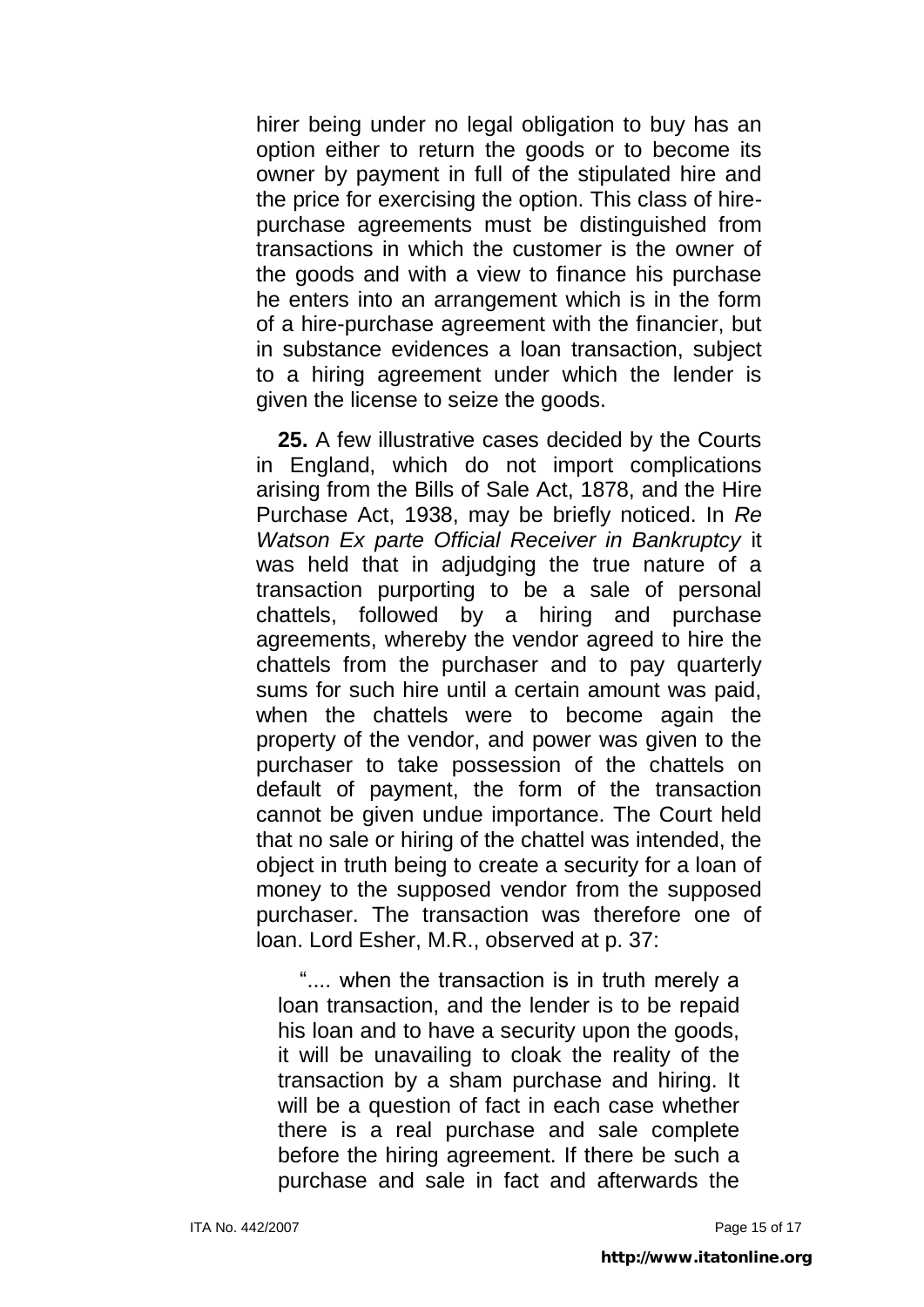goods are hired, the case is not within the Bills of Sale Act.

The document itself must be looked at as part of the evidence; but it is only part, and the Court must look at the other facts, and ascertain the actual truth of the case."

16. Majority further elucidated and explained the legal position

as under:

"**28.** In the light of these principles the true nature of the transactions of the appellants may now be stated. The appellants are carrying on the business of financiers: they are not dealing in motor-vehicles. The motor-vehicle purchased by the customer is registered in the name of the customer and remains at all material times so registered in his name. In the letter taken from the customer under which the latter agrees to keep the vehicle insured, it is expressly recited that the vehicle has been given as security for the loan advanced by the appellants. As a security for repayment of the loan, the customer executes a promissory-note for the amount paid by the appellants to the dealer of the vehicle. The socalled "sale letter" is a formal document which is not made effective by registering the vehicle in the name of the appellants and even the insurance of the vehicle has to be effected as if the customer is the owner. Their right to seize the vehicle is merely a licence to ensure compliance with the terms of the hire-purchase agreement. The customer remains qua the world at large the owner and remains in possession, and on condition of performing the covenants has a right to continue to remain in possession. The right of the appellants may be extinguished by payment of the amount due to them under the terms of the hire-purchase agreement even before the dates fixed for payment. The agreement undoubtedly contains several onerous covenants, but they are all intended to secure to the appellants recovery of the amount advanced. We